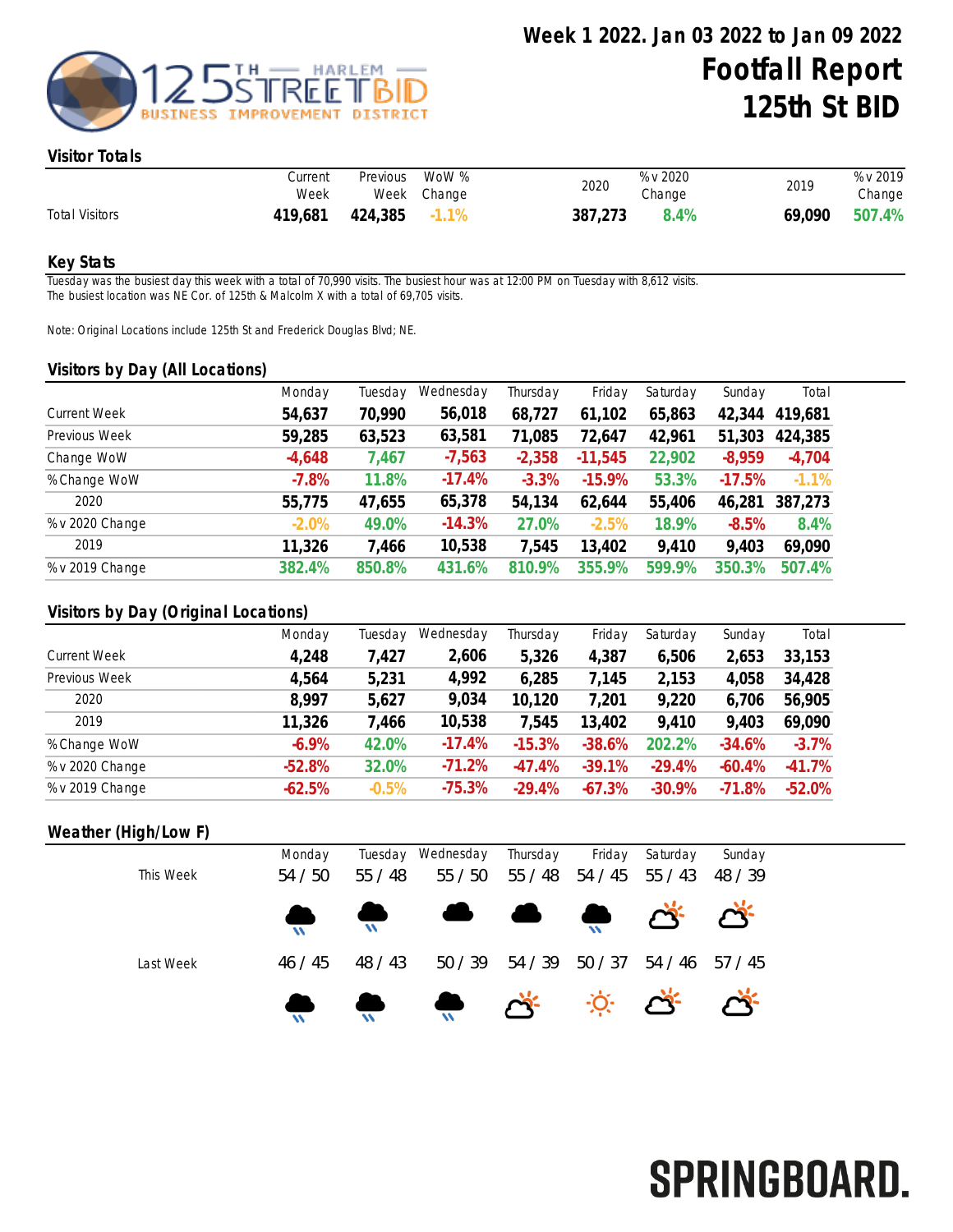# Visitors by Day (All Locations)



## % Share of Visitors by Day



SB.

Early Evening 5:00PM - 7:59PM Evening 8:00PM - 11:59PM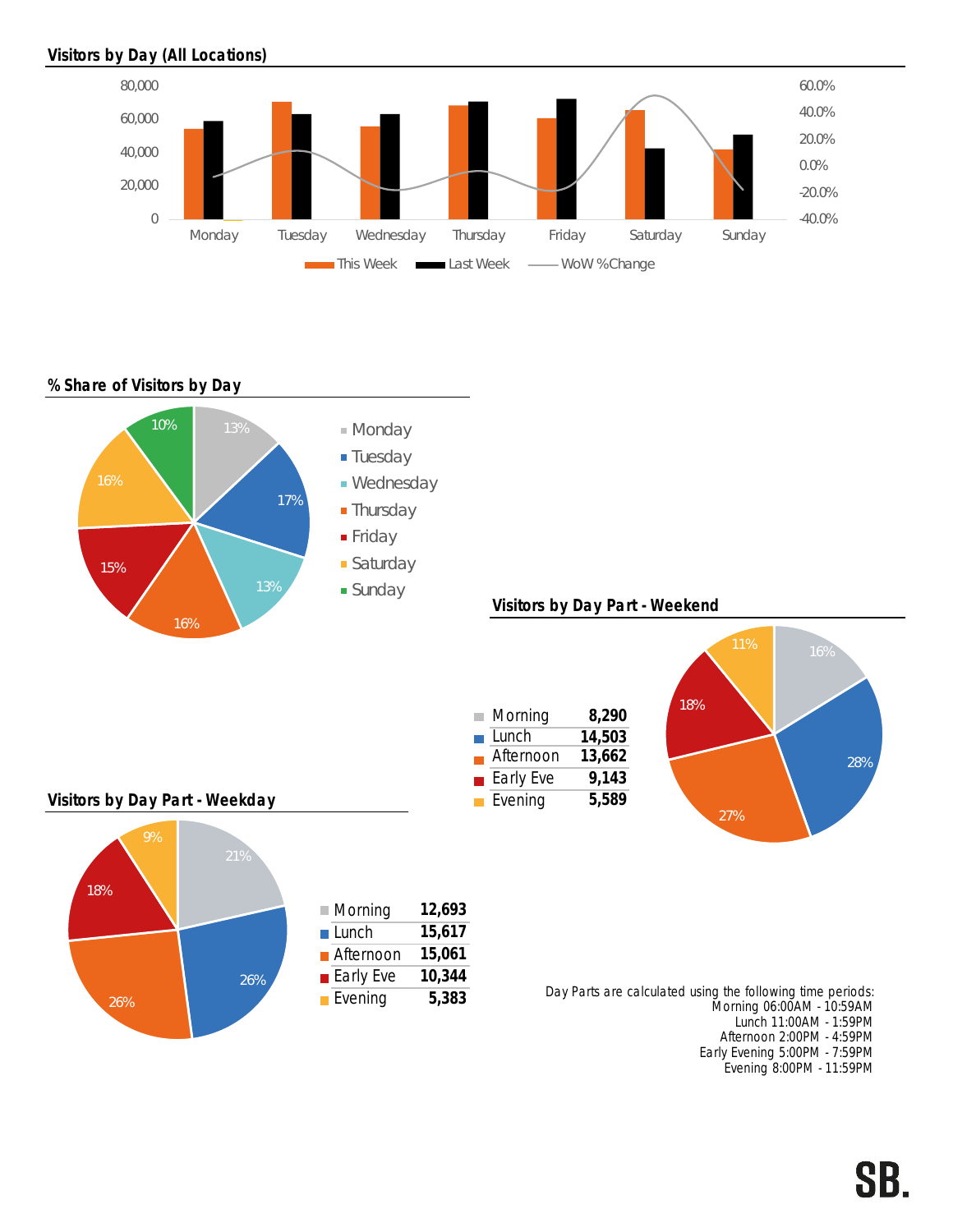

2019 Original Locations 2020 Original Locations 2020 All Locations 2021 Original Locations 2021 All Locations





|       | Monday |       | Tuesday Wednesday | Thursday | Friday | Saturday | Sunday |
|-------|--------|-------|-------------------|----------|--------|----------|--------|
| 6:00  | 934    | 860   | 1,064             | 1,100    | 1,050  | 610      | 626    |
| 7:00  | 1,885  | 1,956 | 1,966             | 2,019    | 2,143  | 1,079    | 926    |
| 8:00  | 2,762  | 2,649 | 2,585             | 3,237    | 3,132  | 1,510    | 1,183  |
| 9:00  | 2,969  | 3,313 | 2,703             | 3,379    | 3,374  | 2,622    | 1,852  |
| 10:00 | 3,323  | 4,566 | 2,882             | 3,599    | 4,014  | 4,070    | 2,101  |
| 11:00 | 3,821  | 5,542 | 3,578             | 3,930    | 5,126  | 5,004    | 2,720  |
| 12:00 | 4,044  | 7,630 | 3,685             | 5,189    | 4,658  | 6,313    | 3,168  |
| 13:00 | 4,313  | 8,612 | 4,039             | 8,377    | 5,540  | 8,361    | 3,440  |
| 14:00 | 4,397  | 6,259 | 4,587             | 5,859    | 4,769  | 6,203    | 3,746  |
| 15:00 | 4,712  | 5,920 | 4,784             | 5,728    | 4,542  | 5,646    | 3,766  |
| 16:00 | 4,460  | 4,844 | 4,702             | 5,620    | 4,124  | 4,706    | 3,256  |
| 17:00 | 3,741  | 4,413 | 4,026             | 4,594    | 3,585  | 4,206    | 3,108  |
| 18:00 | 3,180  | 3,701 | 3,726             | 3,796    | 3,398  | 3,720    | 2,471  |
| 19:00 | 2,391  | 2,861 | 2,827             | 2,963    | 2,519  | 2,818    | 1,962  |
| 20:00 | 1,743  | 1,993 | 2,237             | 2,102    | 1,958  | 2,218    | 1,572  |
| 21:00 | 1,237  | 1,343 | 1,526             | 1,672    | 1,394  | 1,822    | 1,274  |
| 22:00 | 927    | 969   | 1,174             | 1,354    | 1,164  | 1,308    | 1,255  |
| 23:00 | 601    | 839   | 828               | 1,033    | 821    | 908      | 821    |